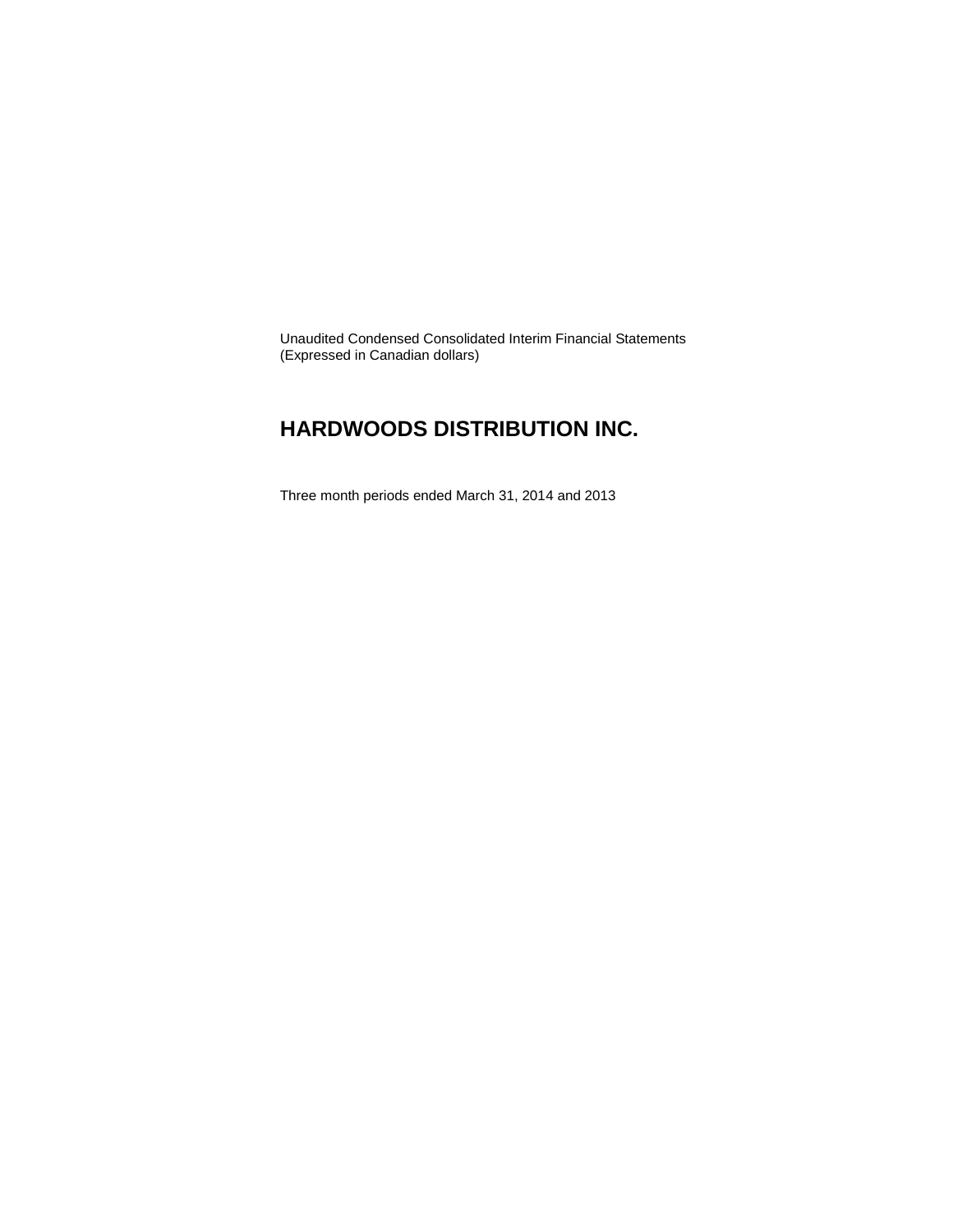Unaudited Condensed Consolidated Interim Statements of Financial Position (Expressed in thousands of Canadian dollars)

|                                            |                | March 31,     | December 31,  |
|--------------------------------------------|----------------|---------------|---------------|
|                                            | <b>Note</b>    | 2014          | 2013          |
| <b>Assets</b>                              |                |               |               |
| Current assets:                            |                |               |               |
| Cash                                       |                | \$<br>24      | \$<br>78      |
| Accounts receivable                        | 6              | 50,761        | 42,382        |
| Inventories                                | $\overline{7}$ | 70,423        | 62,288        |
| Prepaid expenses                           |                | 1,089         | 1,205         |
| <b>Total current assets</b>                |                | 122,297       | 105,953       |
| Non-current assets:                        |                |               |               |
| Long-term receivables                      | 6              | 1,440         | 1,363         |
| Property, plant and equipment              |                | 7,830         | 7,492         |
| Deferred income taxes                      |                | 13,347        | 13,443        |
| Intangible asset                           |                | 13            | 13            |
| Total non-current assets                   |                | 22,630        | 22,311        |
| <b>Total assets</b>                        |                | \$<br>144,927 | \$<br>128,264 |
| Liabilities                                |                |               |               |
| <b>Current liabilities:</b>                |                |               |               |
| Bank indebtedness                          | 8              | \$<br>37,539  | \$<br>27,881  |
| Accounts payable and accrued liabilities   |                | 9,476         | 7,426         |
| Income taxes payable                       |                | 140           |               |
| Finance lease obligation                   |                | 887           | 872           |
| Dividend payable                           | 5              | 744           | 574           |
| <b>Total current liabilities</b>           |                | 48,786        | 36,753        |
| Non-current liabilities:                   |                |               |               |
| Finance lease obligation                   |                | 786           | 828           |
| <b>Total liabilities</b>                   |                | 49,572        | 37,581        |
| Shareholders' equity                       |                |               |               |
| Share capital                              | 9(a)           | 45,298        | 45,298        |
| Contributed surplus                        |                | 105,022       | 104,911       |
| <b>Deficit</b>                             |                | (58, 815)     | (61, 031)     |
| Accumulated other comprehensive income     |                | 3,850         | 1,505         |
| Shareholders' equity                       |                | 95,355        | 90,683        |
| Total shareholders' equity and liabilities |                | \$<br>144,927 | \$<br>128,264 |
| $O$ cation and also $(a + b - A)$          |                |               |               |

Contingencies (note 13) Subsequent events (notes 5,8 and 14)

The accompanying notes are an integral part of these condensed consolidated interim financial statements.

Approved on behalf of the board of directors:

**(Signed) GRAHAM M. WILSON** Director **(Signed) TERRY M. HOLLAND** Director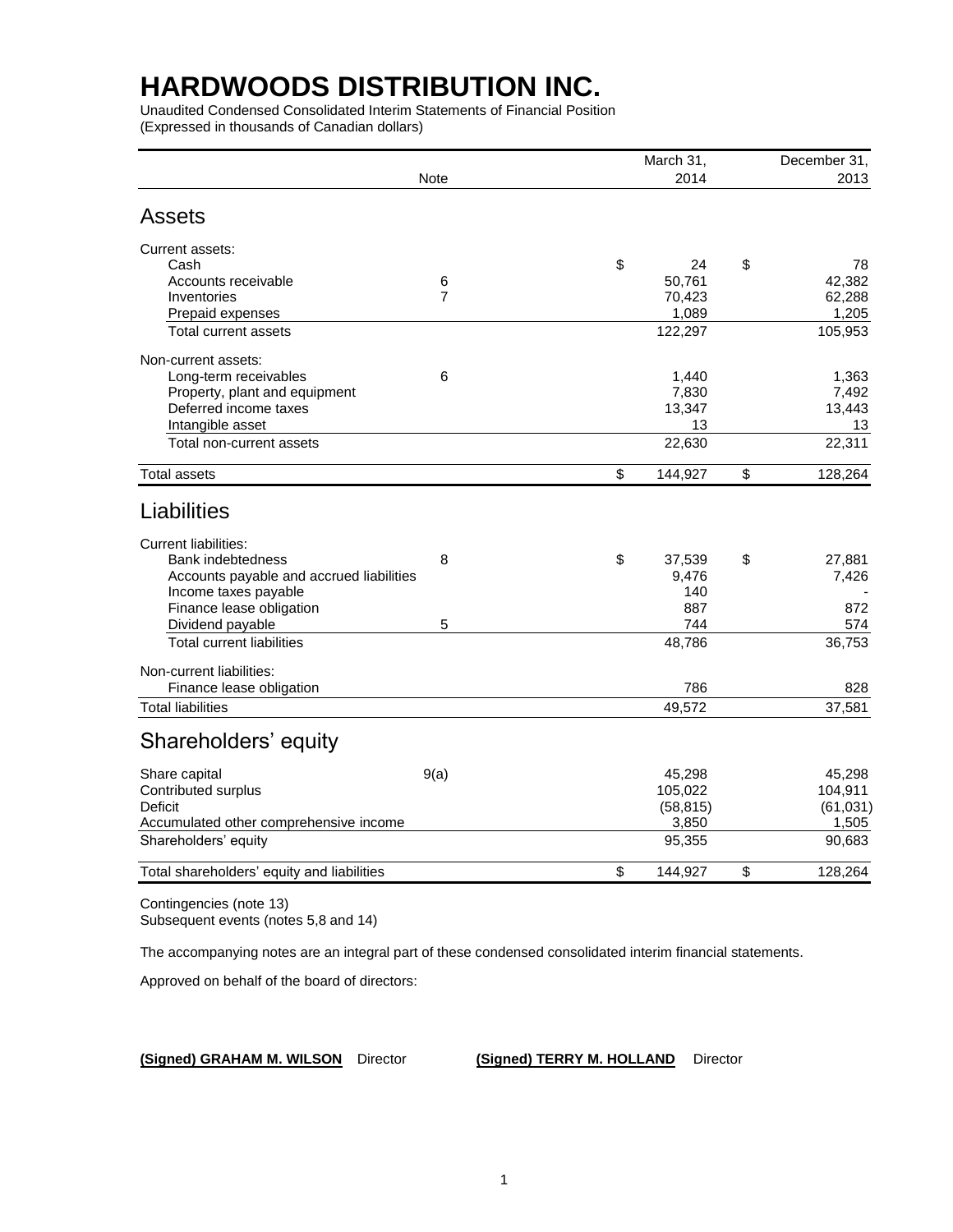Unaudited Condensed Consolidated Interim Statements of Comprehensive Income (Expressed in thousands of Canadian dollars, except for per share amounts)

Three month periods ended March 31, 2014 and 2013

|                                                                                    | Note     | 2014                       | 2013                      |
|------------------------------------------------------------------------------------|----------|----------------------------|---------------------------|
| Sales<br>Cost of sales                                                             | 7        | \$<br>100,934<br>(82, 671) | \$<br>86,983<br>(71, 083) |
| Gross profit                                                                       |          | 18,263                     | 15,900                    |
| Operating expenses:<br>Selling and distribution<br>Administration                  |          | (11,005)<br>(2, 593)       | (8, 752)<br>(2, 334)      |
|                                                                                    |          | (13, 598)                  | (11,086)                  |
| Profit from operating activities                                                   |          | 4,665                      | 4,814                     |
| Finance expense<br>Finance income                                                  | 10<br>10 | (245)<br>310               | (232)<br>399              |
| Net finance income                                                                 |          | 65                         | 167                       |
| Profit before income taxes                                                         |          | 4,730                      | 4,981                     |
| Income tax expense:<br>Current<br>Deferred                                         |          | (1, 394)<br>(371)          | (1, 187)<br>(614)         |
|                                                                                    |          | (1,765)                    | (1, 801)                  |
| Profit for the period                                                              |          | 2,965                      | 3,180                     |
| Other comprehensive income:<br>Exchange differences translating foreign operations |          | 2,345                      | 846                       |
| Total comprehensive income for the period                                          |          | \$<br>5,310                | \$<br>4,026               |
| Basic profit per share<br>Diluted profit per share                                 |          | \$<br>0.18<br>0.18         | \$<br>0.19<br>0.19        |

The accompanying notes are an integral part of these condensed consolidated interim financial statements.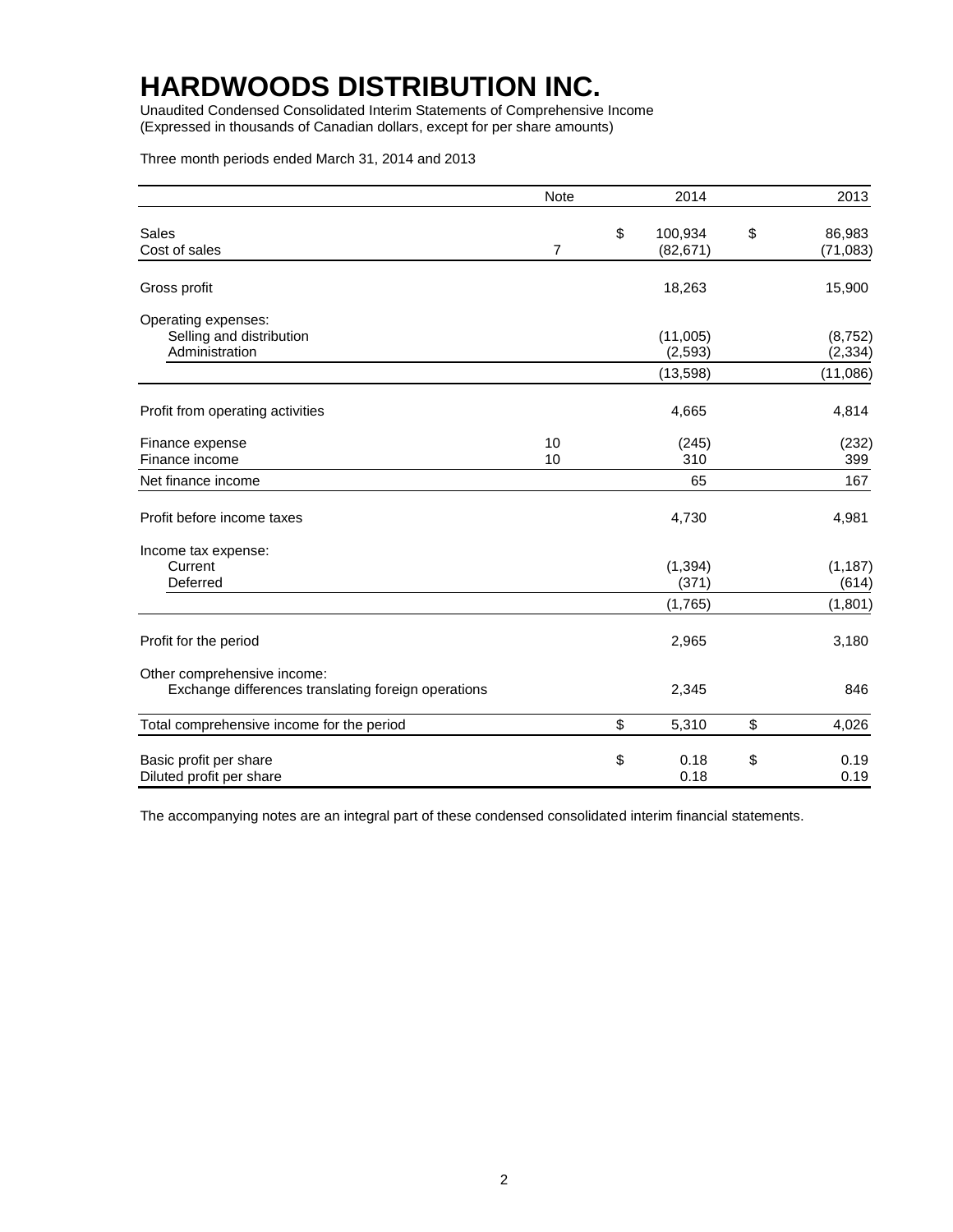Unaudited Condensed Consolidated Interim Statement of Changes in Shareholders' Equity (Expressed in thousands of Canadian dollars)

Three month periods ended March 31, 2014 and 2013

|                                                          | Note | Share<br>capital | Contributed<br>surplus | Accumulated other<br>comprehensive<br>income (loss) -<br>translation reserve | Deficit         | Total        |
|----------------------------------------------------------|------|------------------|------------------------|------------------------------------------------------------------------------|-----------------|--------------|
| Balance at January 1, 2013                               |      | \$44,762         | \$104,903              | \$<br>(1, 850)                                                               | \$<br>(71, 803) | \$<br>76,012 |
| Share-based compensation                                 |      |                  |                        |                                                                              |                 |              |
| expense for the period<br>Shares issued pursuant to LTIP | 9(b) |                  | 88                     |                                                                              |                 | 88           |
| Profit for the period                                    |      |                  |                        |                                                                              | 3,180           | 3,180        |
| Dividends declared                                       |      |                  |                        |                                                                              | (574)           | (574)        |
| Translation of foreign operations                        |      |                  |                        | 846                                                                          |                 | 846          |
| Balance at March 31, 2013                                |      | \$44,762         | \$104,991              | \$<br>(1,004)                                                                | \$<br>(69, 197) | \$<br>79,552 |
| Balance at January 1, 2014<br>Share-based compensation   |      | \$45,298         | \$104,911              | \$<br>1,505                                                                  | \$<br>(61, 031) | \$<br>90,683 |
| expense for the period                                   | 9(b) |                  | 111                    |                                                                              |                 | 111          |
| Profit for the period                                    |      |                  |                        |                                                                              | 2,965           | 2,965        |
| Dividends declared                                       |      |                  |                        |                                                                              | (749)           | (749)        |
| Translation of foreign operations                        |      |                  |                        | 2,345                                                                        |                 | 2,345        |
| Balance at March 31, 2014                                |      | \$45,298         | \$105,022              | \$<br>3,850                                                                  | \$<br>(58, 815) | \$<br>95,355 |

The accompanying notes are an integral part of the condensed consolidated interim financial statements.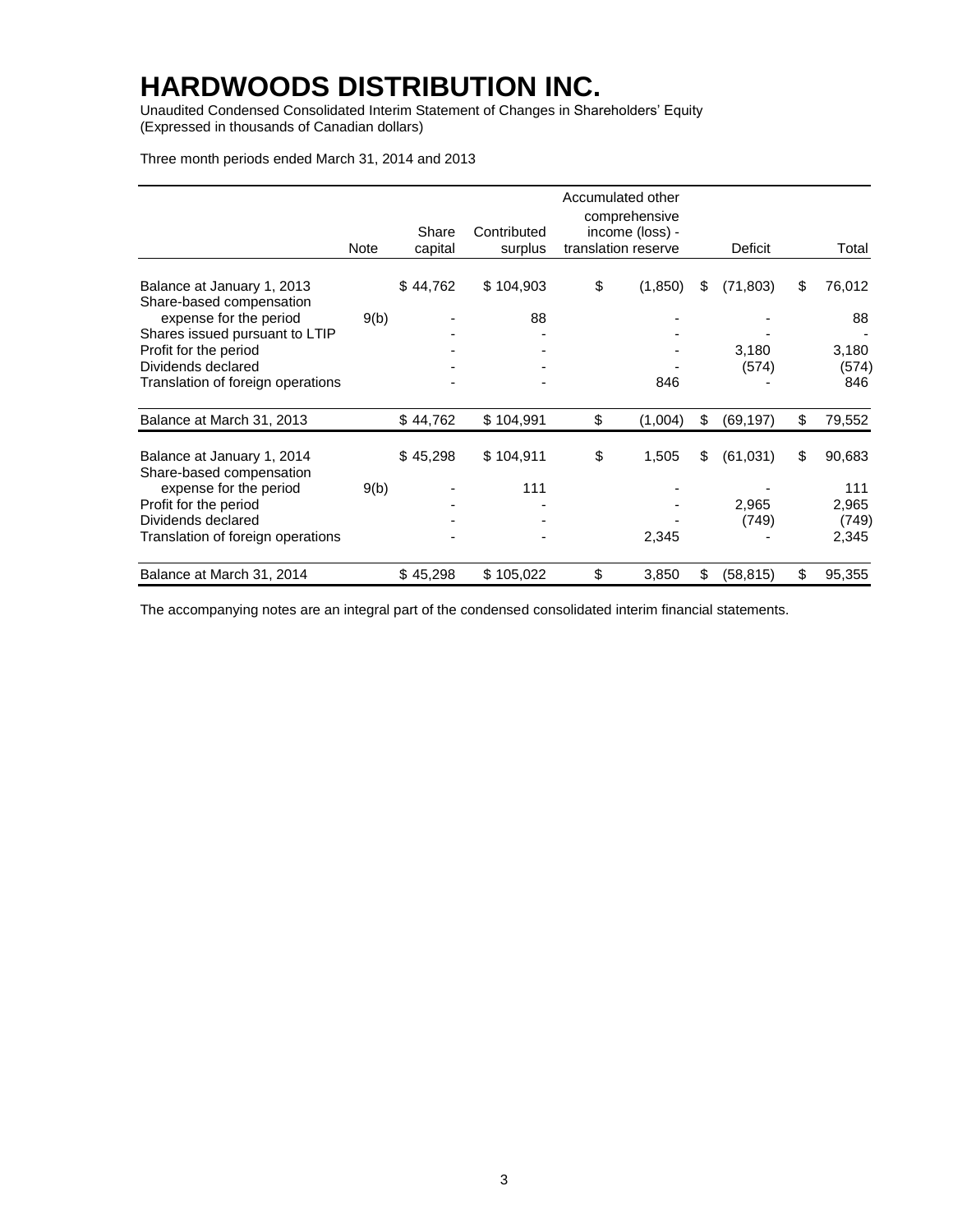Unaudited Condensed Consolidated Interim Statements of Cash Flows (Expressed in thousands of Canadian dollars)

Three month periods ended March 31, 2014 and 2013

|                                                                                                     | <b>Note</b> | 2014        | 2013        |
|-----------------------------------------------------------------------------------------------------|-------------|-------------|-------------|
| Cash flows from operating activities:                                                               |             |             |             |
| Profit for the period                                                                               |             | \$<br>2,965 | \$<br>3,180 |
| Adjustments for:                                                                                    |             |             |             |
| Depreciation and amortization                                                                       |             | 438         | 329         |
| Gain on sale of property, plant and equipment                                                       |             | (1)         | (31)        |
| Non-cash employee incentive program                                                                 |             | 111         | 88          |
| Income tax expense                                                                                  |             | 1,765       | 1,801       |
| Net finance income                                                                                  |             | (65)        | (167)       |
| Interest received                                                                                   |             | 100         | 100         |
| Interest paid                                                                                       |             | (233)       | (224)       |
| Income taxes paid                                                                                   |             | (1, 167)    | (562)       |
|                                                                                                     |             | 3,913       | 4,514       |
| Changes in non-cash working capital:                                                                |             |             |             |
| Accounts receivable                                                                                 |             | (7, 426)    | (9, 525)    |
| Inventories                                                                                         |             | (6, 211)    | (5, 116)    |
| Prepaid expenses                                                                                    |             | 146         | 224         |
| Accounts payable, accrued liabilities and provisions                                                |             | 1,829       | 480         |
|                                                                                                     |             | (11, 662)   | (13, 937)   |
| Net cash used in operating activities                                                               |             | (7, 749)    | (9, 423)    |
| Cash flow from financing activities:                                                                |             |             |             |
| Increase in bank indebtedness                                                                       |             | 8,708       | 9,945       |
| Principle payments on finance lease obligation                                                      |             | (215)       | (182)       |
| Dividends paid to shareholders                                                                      |             | (579)       | (492)       |
| Net cash provided by financing activities                                                           |             | 7,914       | 9,271       |
|                                                                                                     |             |             |             |
| Cash flow from investing activities:                                                                |             |             |             |
| Additions to property, plant and equipment<br>Proceeds on disposal of property, plant and equipment |             | (381)<br>7  | (65)<br>64  |
| Payments received on long-term receivables                                                          |             | 155         | 81          |
|                                                                                                     |             |             |             |
| Net cash provided by (used in) investing activities                                                 |             | (219)       | 80          |
| Decrease in cash during the period                                                                  |             | (54)        | (72)        |
| Cash, beginning of period                                                                           |             | 78          | 94          |
| Cash, end of period                                                                                 |             | \$<br>24    | \$<br>22    |

The accompanying notes are an integral part of the condensed consolidated interim financial statements.

| Supplementary information:                                                                              |    |     |
|---------------------------------------------------------------------------------------------------------|----|-----|
| Property, plant and equipment acquired<br>under finance leases, net of disposals                        |    | 258 |
| Transfer of accounts receivable to long-term customer notes<br>receivable, being a non-cash transaction | 99 | 328 |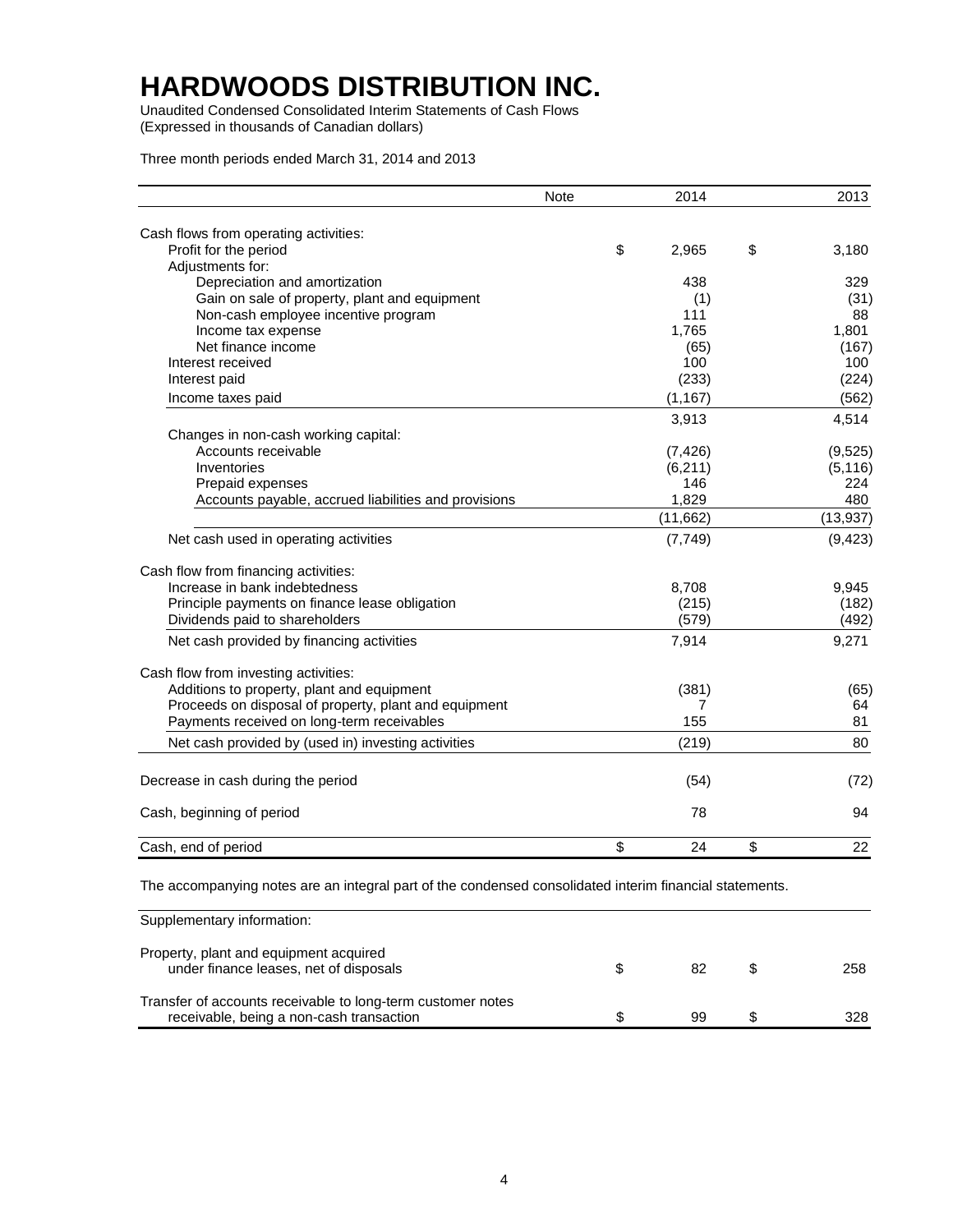Notes to Unaudited Condensed Consolidated Interim Financial Statements (Tabular amounts expressed in thousands of Canadian dollars)

Three month periods ended March 31, 2014 and 2013

#### **1. Nature of operations:**

Hardwoods Distribution Inc. (the "Company") is incorporated under the Canada Business Corporations Act trading on the Toronto Stock Exchange under the symbol "HWD." Subsidiaries of the Company operate a network of 32 distribution centers in Canada and the US engaged in the wholesale distribution of hardwood lumber and related sheet goods and specialty products.

#### **2. Basis of preparation:**

(a) Statement of compliance:

These condensed consolidated interim financial statements of the Company have been prepared in accordance with International Accounting Standards ("IAS 34") "Interim Financial Reporting". The disclosures contained in these condensed consolidated interim financial statements do not include all of the requirements of International Financial Reporting Standards ("IFRS") for annual financial statements, and accordingly, these condensed consolidated interim financial statements should be read in conjunction with the annual consolidated financial statements for the year ended December 31, 2013.

The condensed consolidated interim financial statements were authorized for issue by the Board of Directors on May 14, 2014.

(b) Basis of measurement:

These condensed consolidated interim financial statements have been prepared on the historical cost basis.

(c) Functional and presentation currency:

These condensed consolidated interim financial statements are presented in Canadian dollars, which is the Company's functional currency. All financial information presented in the interim financial statements, with the exception of per share amounts, has been rounded to the nearest thousand dollar.

(d) Use of estimates and judgment:

The preparation of financial statements in accordance with IFRS requires management to make judgments, estimates and assumptions that affect the application of accounting policies and the reported amounts of assets and liabilities at the date of the financial statements and the reported amounts of revenue and expenses during the reporting period. Actual amounts may differ from the estimates applied in the preparation of these financial statements.

Estimates and underlying assumptions are reviewed on an ongoing basis. Revisions to accounting estimates are recognized in the period in which the estimates are revised and in any future periods affected. In preparing these condensed consolidated interim financial statements, the significant judgments made by management in applying the Company's accounting policies and the key sources of estimation uncertainty are consistent with those disclosed in the Company's annual audited consolidated financial statements for the year ended December 31, 2013.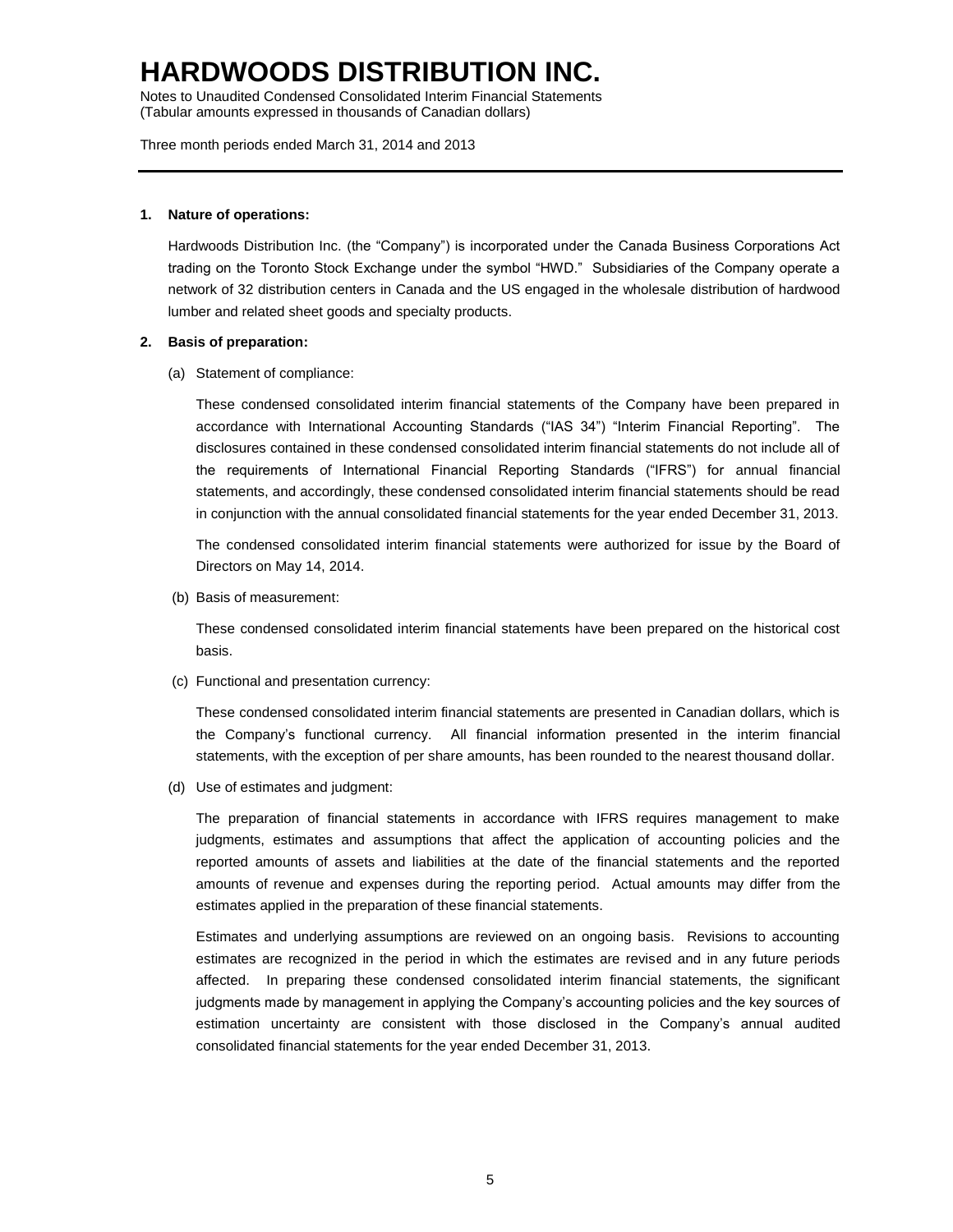Notes to Unaudited Condensed Consolidated Interim Financial Statements (Tabular amounts expressed in thousands of Canadian dollars)

Three month periods ended March 31, 2014 and 2013

#### **3. Significant accounting policies:**

The significant accounting policies that have been applied in the preparation of these condensed consolidated interim financial statements are summarized in the Company's annual audited consolidated financial statements for the year ended December 31, 2013. There were no new standards effective January 1, 2014 that have an impact to the Company's financial statements.

(a) New standards and interpretations not yet adopted:

#### IFRS 9, *Financial Instruments ("IFRS 9")*

IFRS 9 will replace IAS 39, *Financial Instruments: Recognition and Measurement* ("IAS 39"). IFRS 9 will replace the multiple classification and measurement models in IAS 39 with a single model that has only two classification categories: amortized cost and fair value. The new standard also requires a single impairment method to be used, provides additional guidance on the classification and measurement of financial liabilities, and provides a new general hedge accounting standard.

The mandatory effective date has tentatively been set for January 1, 2018, however early adoption of the new standard is permitted. The Company does not intend to early adopt IFRS 9 in its consolidated financial statements for the annual period beginning on January 1, 2015. The adoption of IFRS 9 is currently not expected to have a material impact on the consolidated financial statements as the classification and measurement of the Company's financial instruments is not expected to change given of the nature of the Company's operations and the types of financial instruments that it currently holds..

The Company has not early adopted any other standards, interpretations or amendments that have been issued, but are not yet effective, in the condensed consolidated interim financial statements.

#### **4. Business acquisition:**

On May 31, 2013 a subsidiary of the Company purchased certain assets of Olam Wood Products ("OWP") with the intention to continue operations of the business. OWP is an importer of high quality tropical lumber and decking material from Africa and South America for resale to industrial customers and wholesale distributors located in North America. OWP conducts business in Leland, North Carolina. The Company's subsidiary purchased the inventory and property, plant and equipment of OWP for cash consideration of \$3.0 million (US\$2.9 million) and hired OWP's employees to continue operating the business.

Included in these condensed consolidated interim financial statements for the three month period ended March 31, 2014 are sales of \$1.0 million and profit of \$0.1 million relating to OWP.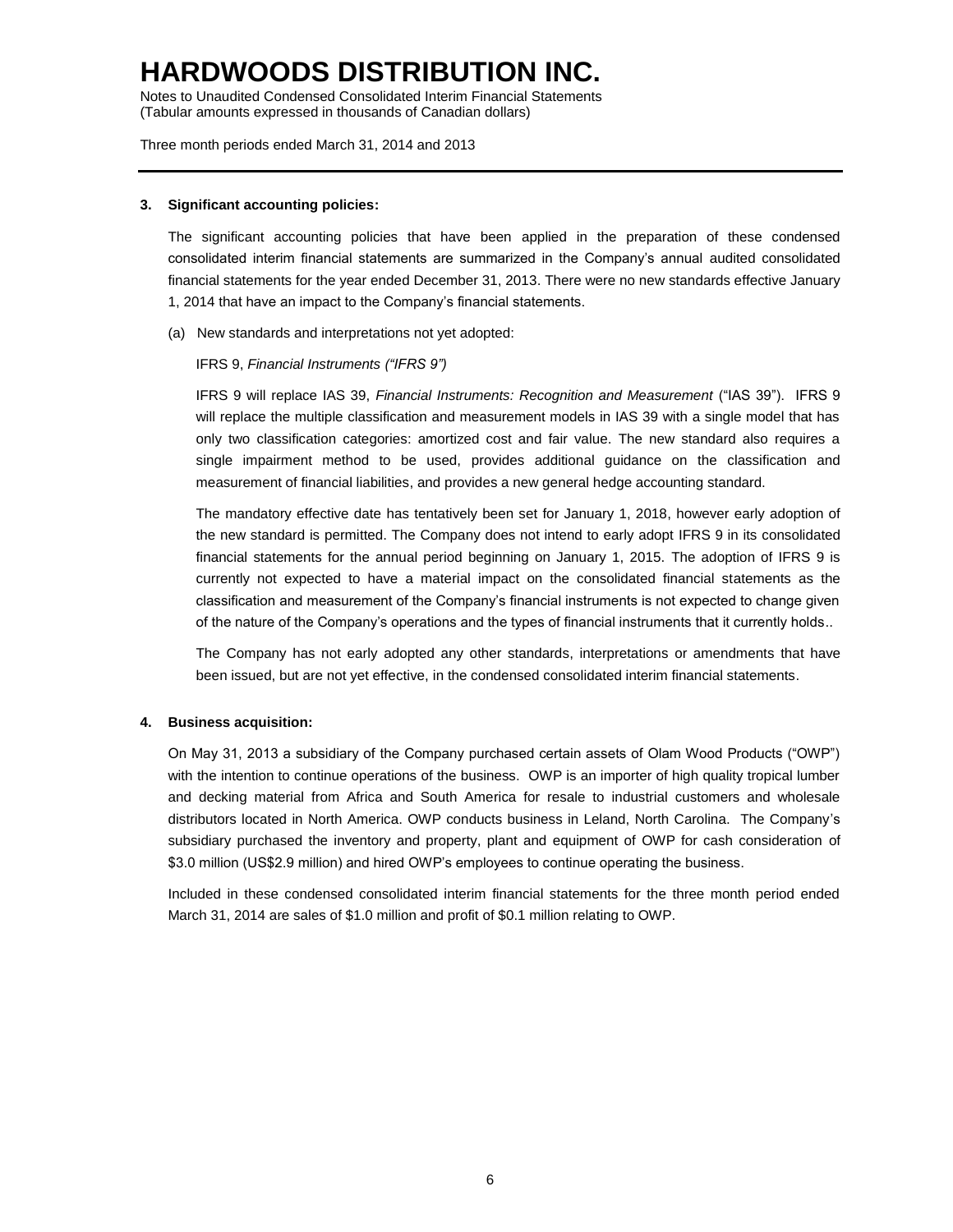Notes to Unaudited Condensed Consolidated Interim Financial Statements (Tabular amounts expressed in thousands of Canadian dollars)

Three month periods ended March 31, 2014 and 2013

#### **5. Capital management:**

The Company's policy is to maintain a strong capital base so as to maintain investor, creditor and market confidence and to sustain future development of the business. The Company considers its capital to be bank indebtedness (net of cash) and shareholders' equity. The Company's capitalization is as follows:

|                                                   |    | March 31,<br>2014        |    | December 31,<br>2013     |  |
|---------------------------------------------------|----|--------------------------|----|--------------------------|--|
| Cash<br>Bank indebtedness<br>Shareholders' equity | \$ | (24)<br>37,539<br>95,355 | \$ | (78)<br>27,881<br>90,683 |  |
| Total capitalization                              | S  | 132,870                  |    | 118,486                  |  |

The terms of the Company's US and Canadian credit facilities are described in note 8. The terms of the agreements with the Company's lenders provide that distributions cannot be made by its subsidiaries in the event that its subsidiaries do not meet certain credit ratios. The Company's operating subsidiaries were compliant with all required credit ratios under the US and Canadian credit facilities as at March 31, 2014 and December 31, 2013, and accordingly there were no restrictions on distributions arising from compliance with financial covenants.

Dividends are one way the Company manages its capital. Dividends are declared having given consideration to a variety of factors including the outlook for the business and financial leverage. There were no changes to the Company's approach to capital management during the three month period ended March 31, 2014.

On March 10, 2014, the Company declared a cash dividend of \$0.045 per common share to shareholders of record as of April 18, 2014. The dividend was paid to shareholders on April 30, 2014. On May 14, 2014, the Company declared a cash dividend of \$0.045 per common share to shareholders of record as of July 18, 2014, to be paid on July 31, 2014.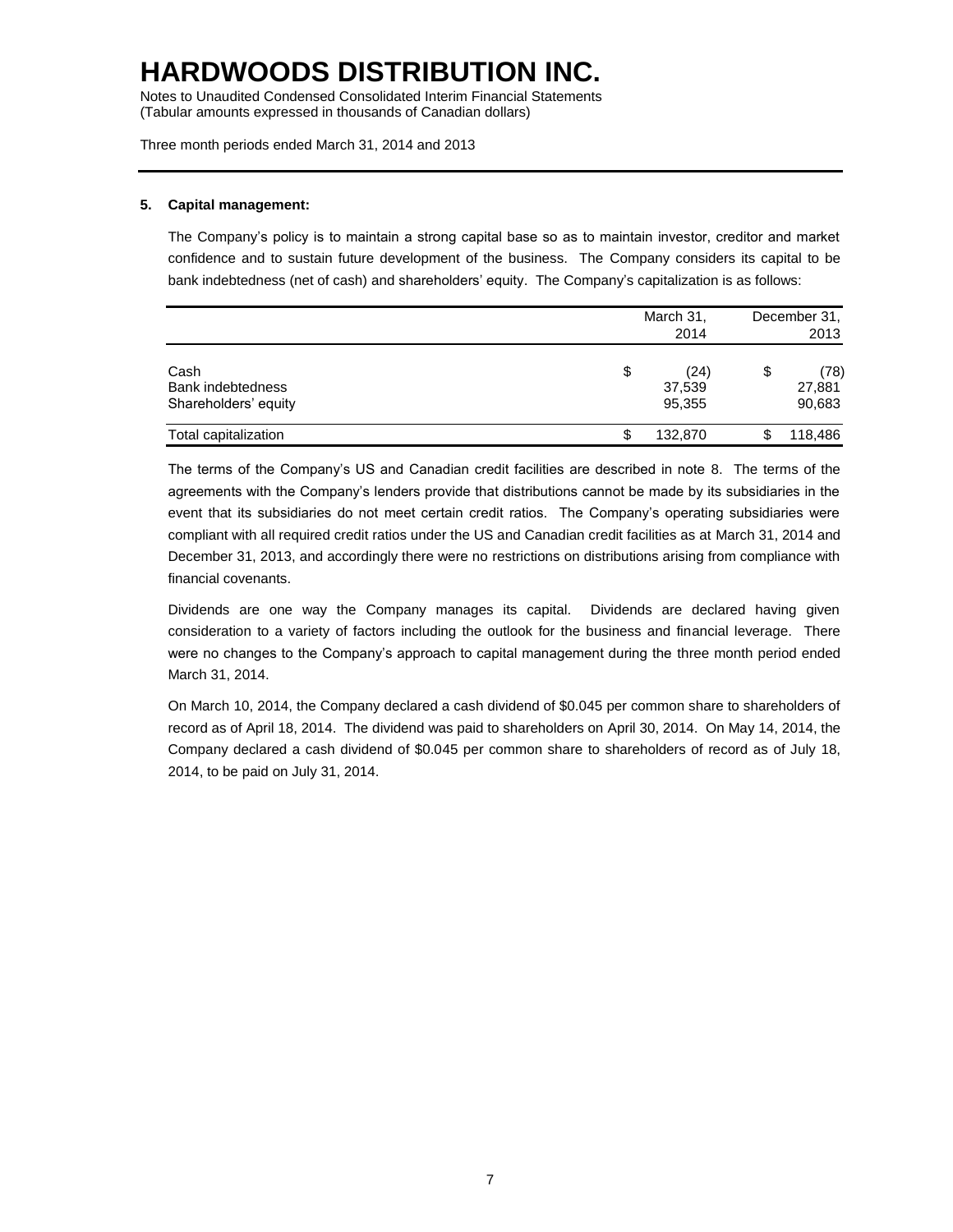Notes to Unaudited Condensed Consolidated Interim Financial Statements (Tabular amounts expressed in thousands of Canadian dollars)

Three month periods ended March 31, 2014 and 2013

#### **6. Accounts receivable:**

The following is a breakdown of the Company's current and long-term receivables and represents the Company's principal exposure to credit risk.

|                                                  | March 31,    |    | December 31, |
|--------------------------------------------------|--------------|----|--------------|
|                                                  | 2014         |    | 2013         |
| Trade accounts receivable - Canada               | \$<br>14,286 | \$ | 11,642       |
| Trade accounts receivable - United States        | 38,109       |    | 31,138       |
| Sundry receivable                                | 1,322        |    | 1,807        |
| Income taxes receivable                          |              |    | 90           |
| Current portion of long-term receivables         | 642          |    | 693          |
|                                                  | 54,366       |    | 45,370       |
| Less:                                            |              |    |              |
| Allowance for credit loss                        | 3,605        |    | 2,988        |
|                                                  | \$<br>50,761 | \$ | 42,382       |
| Long-term receivables:                           |              |    |              |
| Employee housing loans                           | \$<br>385    | \$ | 378          |
| Customer notes                                   | 1,272        |    | 1,268        |
| Security deposits                                | 425          |    | 410          |
|                                                  | 2,082        |    | 2,056        |
| Less:                                            |              |    |              |
| Current portion, included in accounts receivable | 642          |    | 693          |
|                                                  | \$<br>1,440  | \$ | 1,363        |

The aging of trade receivables was:

|                                                                                | March 31,<br>2014                       | December 31,<br>2013                    |
|--------------------------------------------------------------------------------|-----------------------------------------|-----------------------------------------|
| Current<br>Past due 31 - 60 days<br>Past due 61 - 90 days<br>Past due 90+ days | \$<br>38,768<br>8,171<br>2,346<br>3,110 | \$<br>30,822<br>7,143<br>2,524<br>2,291 |
|                                                                                | 52,395                                  | \$<br>42,780                            |

The Company determines its allowance for credit loss based on its best estimate of the net recoverable amount by customer account. Accounts that are considered uncollectable are written off. The total allowance at March 31, 2014 was \$3.6 million (December 31, 2013 - \$3.0 million). The amount of the allowance is considered sufficient based on the past experience of the business, current and expected collection trends, the security the Company has in place for past due accounts and management's regular review and assessment of customer accounts and credit risk.

Bad debt expense, net of recoveries, for the three month period ended March 31, 2014 was \$0.4 million which equates to 0.4% of sales (three month period ended March 31, 2013 – \$0.1 million, being 0.1% of sales).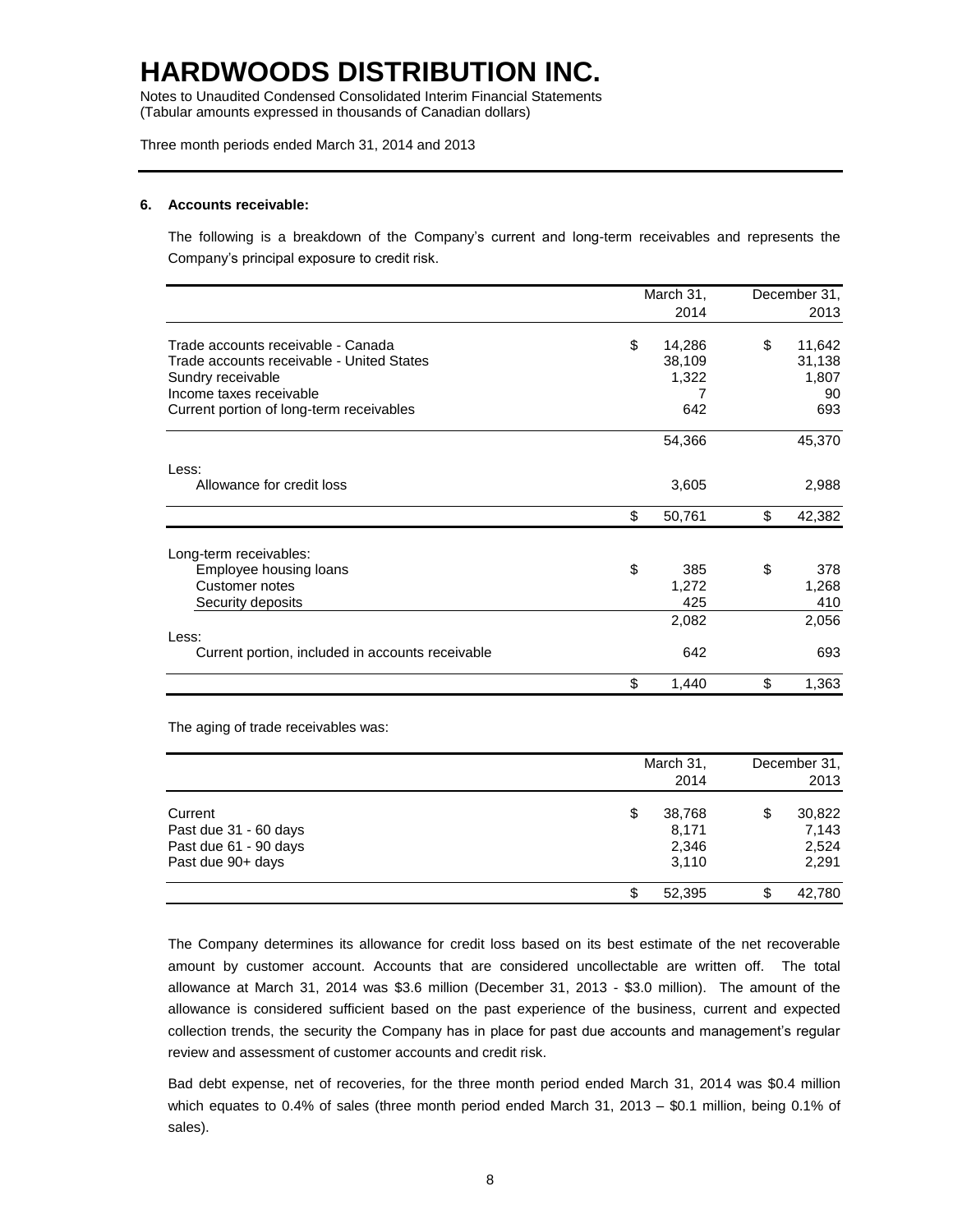Notes to Unaudited Condensed Consolidated Interim Financial Statements (Tabular amounts expressed in thousands of Canadian dollars)

Three month periods ended March 31, 2014 and 2013

#### **7. Inventories:**

|                                                        |    | March 31,<br>2014                  | December 31,<br>2013                     |
|--------------------------------------------------------|----|------------------------------------|------------------------------------------|
| Lumber<br>Sheet goods<br>Specialty<br>Goods in-transit | \$ | 24,980<br>30,338<br>6,850<br>8,255 | \$<br>18,189<br>29,802<br>7,223<br>7,074 |
|                                                        | S  | 70.423                             | \$<br>62,288                             |

Inventory related expenses are included in the condensed consolidated interim statements of comprehensive income as follows:

|                                                  | Three months ended<br>March 31,<br>2014 |     | Three months ended<br>March 31,<br>2013 |
|--------------------------------------------------|-----------------------------------------|-----|-----------------------------------------|
| Inventory write-downs, included in cost of sales | 209                                     |     | 60                                      |
| Cost of inventory sold<br>Other cost of sales    | \$<br>79,824<br>2,847                   | S   | 68,691<br>2,392                         |
| Total cost of sales                              | \$<br>82.671                            | \$. | 71,083                                  |

#### **8. Bank indebtedness:**

|                                                                                                                                                  |    | March 31,<br>2014 |    | December 31,<br>2013 |
|--------------------------------------------------------------------------------------------------------------------------------------------------|----|-------------------|----|----------------------|
| Checks issued in excess of funds on deposit<br>Credit facility, Hardwoods LP<br>Credit facility, Hardwoods USLP<br>(March 31, 2014 - US\$26,517; | \$ | 1.140<br>7,085    | \$ | 440<br>4,000         |
| December 31, 2013 - US\$22,039)                                                                                                                  |    | 29.314            |    | 23,441               |
|                                                                                                                                                  | S  | 37.539            | S. | 27,881               |

Bank indebtedness consists of checks issued in excess of funds on deposit and advances under operating lines of credit (the "Credit Facilities") available to subsidiaries of the Company, Hardwoods Specialty Products LP ("Hardwoods LP") and Hardwoods Specialty Product USLP ("Hardwoods USLP").

The Hardwoods LP Credit Facility, which expires August 7, 2016, provides financing up to \$15.0 million and the Hardwoods USLP Credit Facility, which expires on May 26, 2016, provides financing of up to US\$50.0 million.

The Credit Facilities are payable in full at maturity. The Credit Facilities are revolving credit facilities which the Company may terminate at any time without prepayment penalty. The Credit Facilities bear interest at a floating rate based on the Canadian or US prime rate (as the case may be), LIBOR or bankers' acceptance rates plus, in each case, an applicable margin. Letters of credit are also available under the Credit Facilities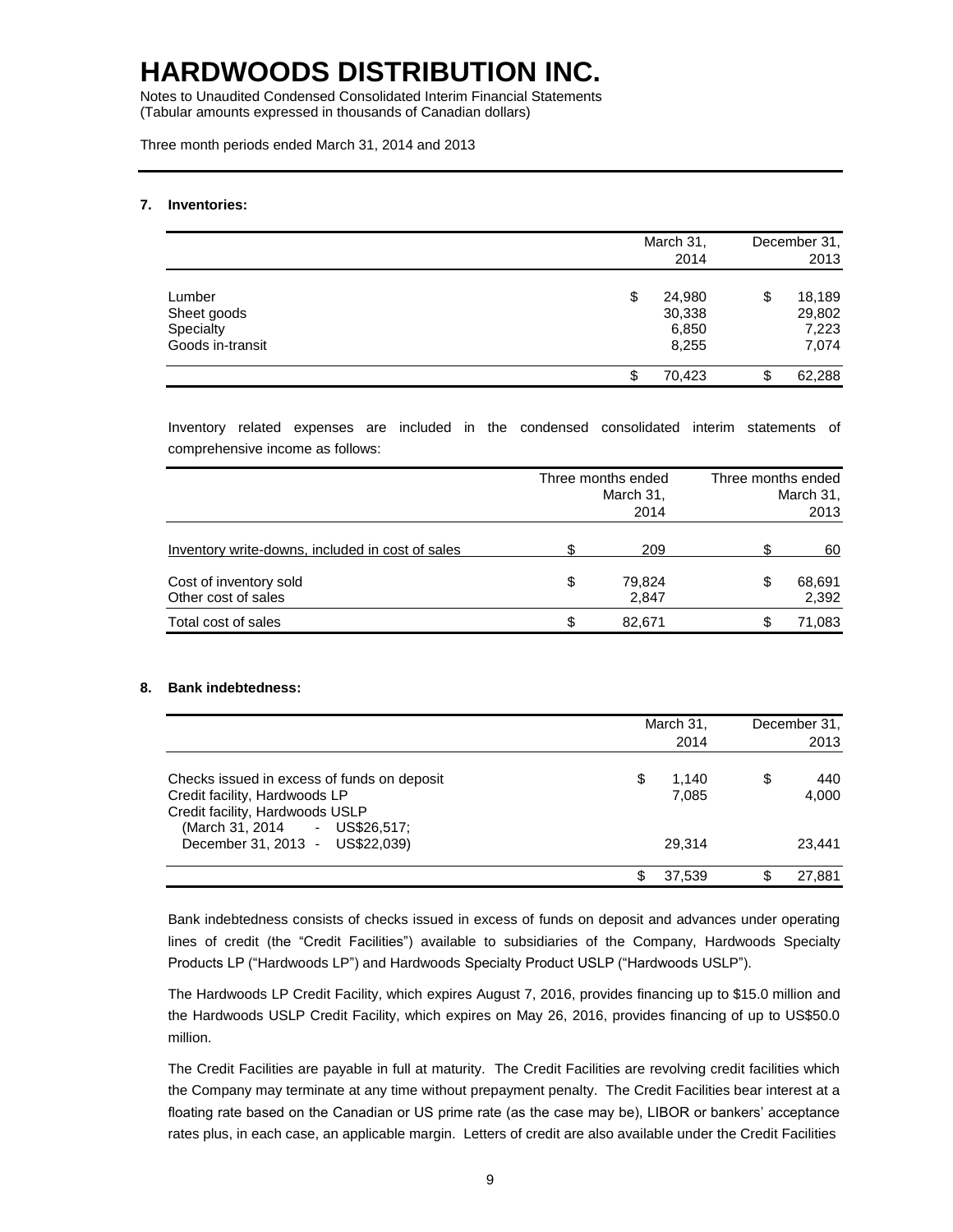Notes to Unaudited Condensed Consolidated Interim Financial Statements (Tabular amounts expressed in thousands of Canadian dollars)

Three month periods ended March 31, 2014 and 2013

#### **8. Bank indebtedness (continued):**

on customary terms for facilities of this nature. Commitment fees and standby charges usual for borrowings of this nature were and are payable.

The amount made available under the Credit Facility to Hardwoods LP from time to time is limited to the extent of 85% of the book value of accounts receivable and the lesser of 60% of the book value or 85% of appraised value of inventories with the amount based on inventories not to exceed 60% of the total amount to be available. Certain identified accounts receivable and inventories are excluded from the calculation of the amount available under the Credit Facility. Hardwoods LP is required to maintain a fixed charge coverage ratio (calculated as the ratio of earnings before interest, tax, depreciation and amortization ("EBITDA") less cash taxes less capital expenditures less distributions, divided by interest plus principal payments on finance lease obligations) of not less than 1.1 to 1. However, this covenant does not apply so long as the unused availability under the credit line is in excess of \$2.0 million. At March 31, 2014, the Hardwoods LP Credit Facility has unused availability of \$7.9 million, before checks issued in excess of funds on deposit of \$0.5 million (December 31, 2013 - \$10.3 million, checks issued in excess of funds on deposit nil).

The amount to be made available under the Credit Facility to Hardwoods USLP from time to time is limited to the extent of 85% of the book value of accounts receivable and 55% of the book value of inventories (with certain accounts receivable and inventory being excluded). Hardwoods USLP is required to maintain a fixed charge coverage ratio (calculated as EBITDA less cash taxes less capital expenditures, divided by interest plus distributions) of 1.0 to 1. This covenant of the Hardwoods USLP Credit Facility does not need to be met, however, when the unused availability under the Credit Facility is in excess of US\$2.5 million. At March 31, 2014, the Hardwoods USLP Credit Facility has unused availability of \$20.7 million (US\$18.7 million), before checks issued in excess of funds on deposit of \$0.6 million (US\$0.5 million) (December 31, 2013 - \$19.5 million (US\$18.3 million), before checks issued in excess of funds on deposit of \$0.4 million (US\$0.4 million).

On April 28, 2014 the Company amended the credit facility of its subsidiary Hardwoods USLP concurrently with completing the acquisition of Hardwoods of Michigan, Inc. (note 14). The term of the Hardwoods USLP credit facility was extended to April 27, 2017, and the maximum available borrowing under the credit facility increased from US\$50.0 million to US\$79.1 million, comprised of US\$75.0 million available under revolving credit facilities, and US\$4.1 million under a term loan that matures April 27, 2017, with monthly payments based on a five year amortization. The amount made available under the Credit Facility to Hardwoods USLP from time to time was increased to 90% of the book value of accounts receivable and 65% of the book value of inventories (with certain accounts receivable and inventory being excluded). This increase to advance rates will be reduced over a three year period back to the advance rates previously available to Hardwoods USLP of 85% of the book value of accounts receivable, and 55% of the book value of inventories. The minimum unused availability that must be maintained for the fixed charge coverage ratio not to apply was increased to US\$7.5 million when advance rates for accounts receivable and inventories is calculated at 85% and 55% respectively, and to US\$9.4 million in periods when advance rates in excess of these amounts are utilized.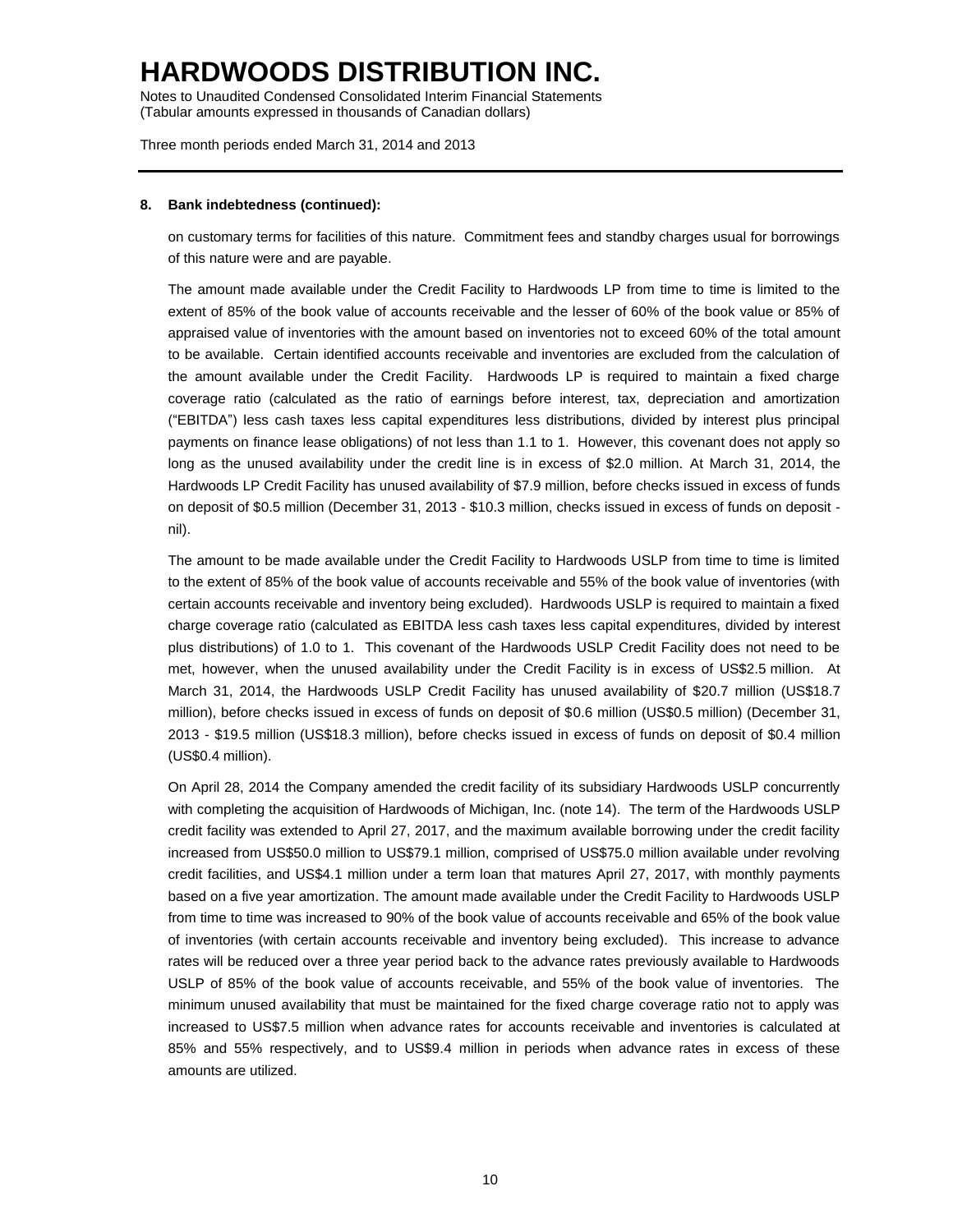Notes to Unaudited Condensed Consolidated Interim Financial Statements (Tabular amounts expressed in thousands of Canadian dollars)

Three month periods ended March 31, 2014 and 2013

#### **9. Share capital:**

(a) Share capital:

At March 31, 2014, the authorized share capital of the Company comprised an unlimited number of common shares without par value ("Shares"). A continuity of the Shares is as follows:

|                                                 | Shares     | Total  |
|-------------------------------------------------|------------|--------|
| Balance at March 31, 2014 and December 31, 2013 | 16,539,378 | 45,298 |

#### (b) Long Term Incentive Plan ("LTIP"):

A continuity of the LTIP Shares outstanding is as follows:

|                                      | <b>Performance Shares</b> | <b>Restricted Shares</b> |  |  |
|--------------------------------------|---------------------------|--------------------------|--|--|
|                                      |                           |                          |  |  |
| Balance at December 31, 2013         | 30.618                    | 108.719                  |  |  |
| LTIP shares issued during the period | 7.383                     | 57,640                   |  |  |
| Balance at March 31, 2014            | 38,001                    | 166.359                  |  |  |

No LTIP shares became fully vested during the three month period ended March 31, 2014. Non-cash compensation expense of \$110,877 was recognized in the condensed consolidated interim statement of comprehensive income for the three month period ended March 31, 2014 (three month period ended March 31, 2013 – \$87,938).

(c) Weighted average shares:

The calculation of basic and fully diluted profit per share is based on the profit for the three month period ended March 31, 2014 of \$3.0 million (March 31, 2013 – profit of \$3.2 million). The weighted average number of common shares outstanding is as follows:

|                                                   | 2014       | 2013       |
|---------------------------------------------------|------------|------------|
| Issued ordinary shares at January 1               | 16,539,378 | 16,394,490 |
| Effect of shares issued during the period         |            |            |
| pursuant to long term incentive plan              |            |            |
| Weighted average common shares - basic            | 16,539,378 | 16,394,490 |
| Effect of dilutive securities:                    |            |            |
| Long term incentive plan                          | 118.675    | 153,628    |
| Weighted average common shares - diluted March 31 | 16,658,053 | 16,548,118 |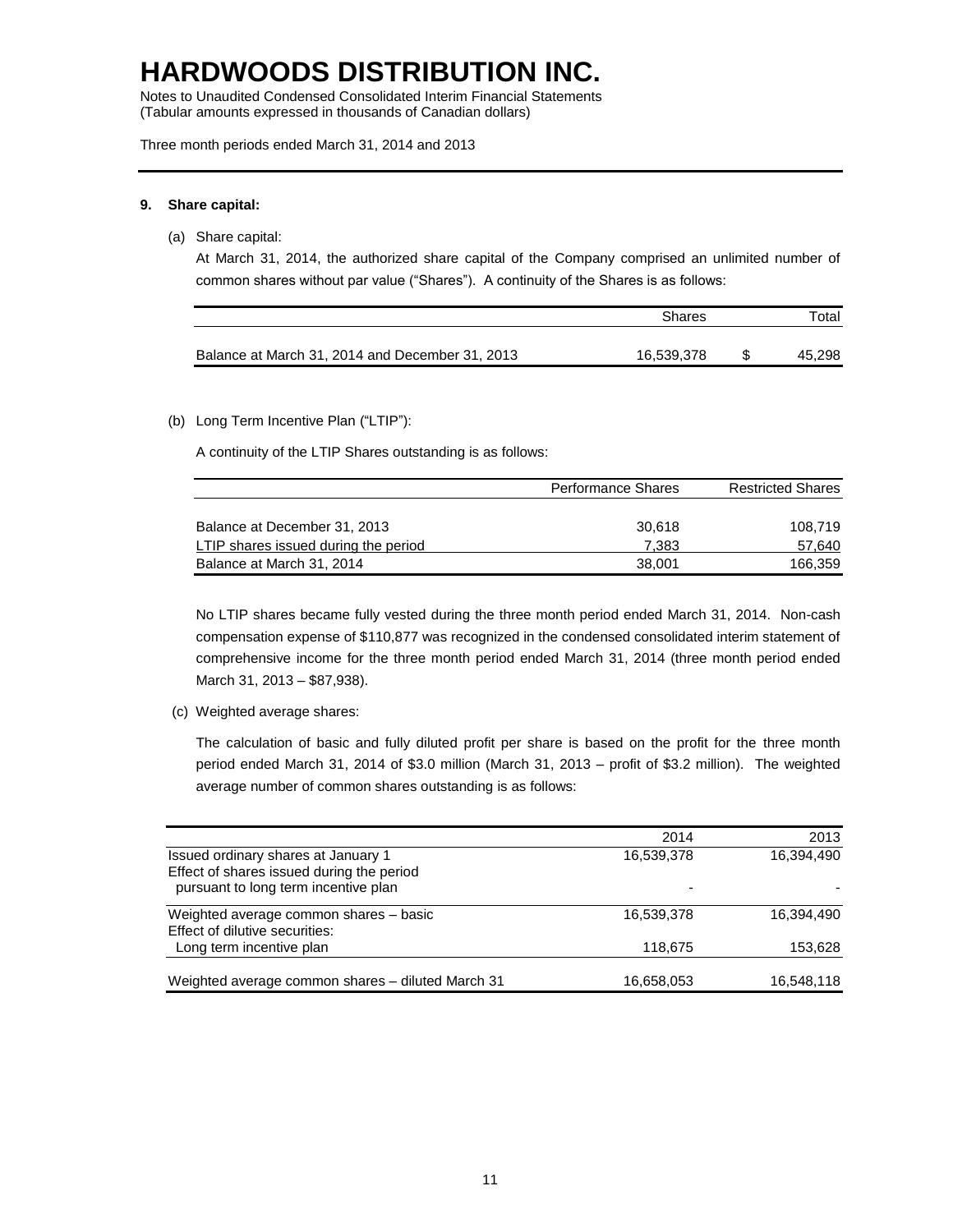Notes to Unaudited Condensed Consolidated Interim Financial Statements (Tabular amounts expressed in thousands of Canadian dollars)

Three month periods ended March 31, 2014 and 2013

#### **10. Finance income and expense:**

|                                                  |      | Three months<br>ended<br>March 31, |       | Three months<br>ended<br>March 31, |       |
|--------------------------------------------------|------|------------------------------------|-------|------------------------------------|-------|
|                                                  | Note |                                    | 2014  |                                    | 2013  |
| Finance expense:                                 |      |                                    |       |                                    |       |
| Interest on bank indebtedness                    | 8    | \$                                 | (219) | \$                                 | (213) |
| Accretion of finance lease obligation            |      |                                    | (26)  |                                    | (19)  |
| Total finance expense                            |      |                                    | (245) |                                    | (232) |
| Finance income:                                  |      |                                    |       |                                    |       |
| Imputed interest on employee loans receivable    |      |                                    | 4     |                                    | 3     |
| Interest on trade receivables and customer notes | 6    |                                    | 100   |                                    | 100   |
| Foreign exchange gain                            |      |                                    | 206   |                                    | 296   |
| Total finance income                             |      |                                    | 310   |                                    | 399   |
| Net finance income                               |      | \$                                 | 65    | \$                                 | 167   |

#### **11. Segment reporting:**

Information about the Company's geographic areas of business is as follows:

|                                     | Three months  | Three months<br>ended<br>March 31, |        |
|-------------------------------------|---------------|------------------------------------|--------|
|                                     | ended         |                                    |        |
|                                     | March 31,     |                                    |        |
|                                     | 2014          |                                    | 2013   |
| Revenue from external customers:    |               |                                    |        |
| Canada                              | \$<br>24,189  | \$                                 | 22,560 |
| <b>United States</b>                | 76,745        |                                    | 64,423 |
|                                     | \$<br>100,934 | \$                                 | 86,983 |
|                                     |               |                                    |        |
|                                     | March 31,     | December 31,                       |        |
|                                     | 2014          |                                    | 2013   |
| Non-current assets <sup>(1)</sup> : |               |                                    |        |
| Canada                              | \$<br>1,087   | \$                                 | 1,118  |
| <b>United States</b>                | 6,756         |                                    | 6,387  |
|                                     | \$<br>7,843   | \$                                 | 7,505  |

 $<sup>(1)</sup>$  Excludes financial instruments and deferred income taxes</sup>

#### **12. Seasonality:**

The Company is subject to seasonal influences. Historically, the first and fourth quarters are seasonally slower periods for construction activity and, therefore, demand for hardwood products.